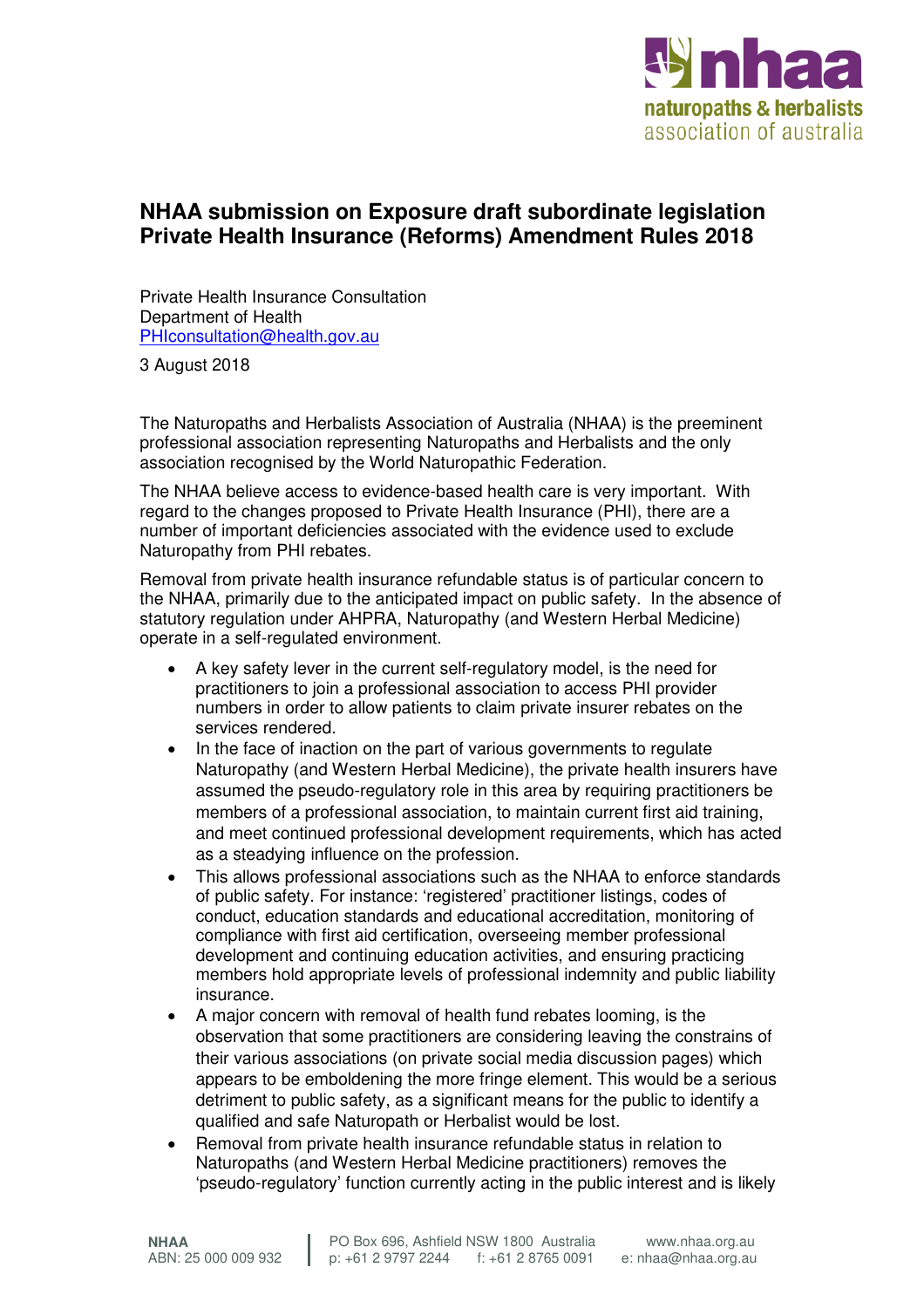

- to facilitate underqualified and non-compliant persons to practice Naturopathy or Western Herbal Medicine with no professional checks or balances.
- There are already high-profile cases of misconduct by people claiming to be Naturopaths (Marilyn Bodnar for example) while not meeting even the most basic requirements set by some of the other representative bodies. Had there been statutory registration, cases like this would have been clearly described in the press as 'fake Naturopaths' in similar terms to those used for other fake medical practitioners.
- The NHAA is concerned the regulatory vacuum resulting from removal of PHI for Naturopaths (and Western Herbal Medicine practitioners) will enable people with little or no qualifications in the discipline to misrepresent themselves and anticipate more harm to the community and to the standing of the profession.

Using the "Review of the Australian Government Rebate on Private Health Insurance for Natural Therapies"<sup>1</sup> as the basis for preventing PHI's from providing rebates for Naturopathy and Western Herbal Medicine is also significantly problematic.

- For Naturopathy, the "Review of the Australian Government Rebate on Private Health Insurance for Natural Therapies"<sup>2</sup> noted, Naturopathy was an effective treatment for many chronic conditions. However, as most of the research was conducted in North America it was deemed not relevant to the Australian setting, due to the lack of statutory regulation.
- The review found 13 studies investigating "whole of practice" Naturopathy: six were randomised trials and included in the results. Combined, these covered 627 participants and 20 primary health outcomes – 17 of these outcomes were in favour of naturopathic practice. However, the authors had concerns about applying the evidence to the Australian context due to the unregulated nature of Naturopathy in Australia.
- Baggoley<sup>1</sup> cited a 2012 review of Naturopathic education<sup>3</sup> to justify or explain why Naturopathy is so different in Australia to other jurisdictions, however on the contrary, these authors clearly identify that practitioners who graduate from accredited degree programs in Australia have a similar level of training and practice to their North American counterparts where the majority of the included studies originated.
- Had the Naturopathic profession already been regulated  $-$  as has been recommended by Australian State and Commonwealth governments<sup>4</sup> for at least 20 years, Naturopathy would not have been included in the review in the first place, just as Acupuncture, Chiropractic and Osteopathy were not subject to the review.

 $\overline{a}$ <sup>1</sup> Baggoley, C., (2015). "Review of the Australian Government Rebate on Natural Therapies for Private Health Insurance." Australian Government Department of Health, Canberra.

<sup>2</sup> Baggoley, C., (2015). "Review of the Australian Government Rebate on Natural Therapies for Private Health Insurance." Australian Government Department of Health, Canberra.

<sup>3</sup> Wardle, J., Steel, A., Adams, J., (2012). "A review of tensions and risks in naturopathic education and training in Australia: a need for regulation." Journal of Alternative & Complementary Medicine 18(4): 363-370.

<sup>4</sup> Wardle, J. L., et al. (2016). "Is Health Practitioner Regulation Keeping Pace with the Changing Practitioner and Health- Care Landscape? An Australian Perspective." Frontiers in Public Health 4: 91.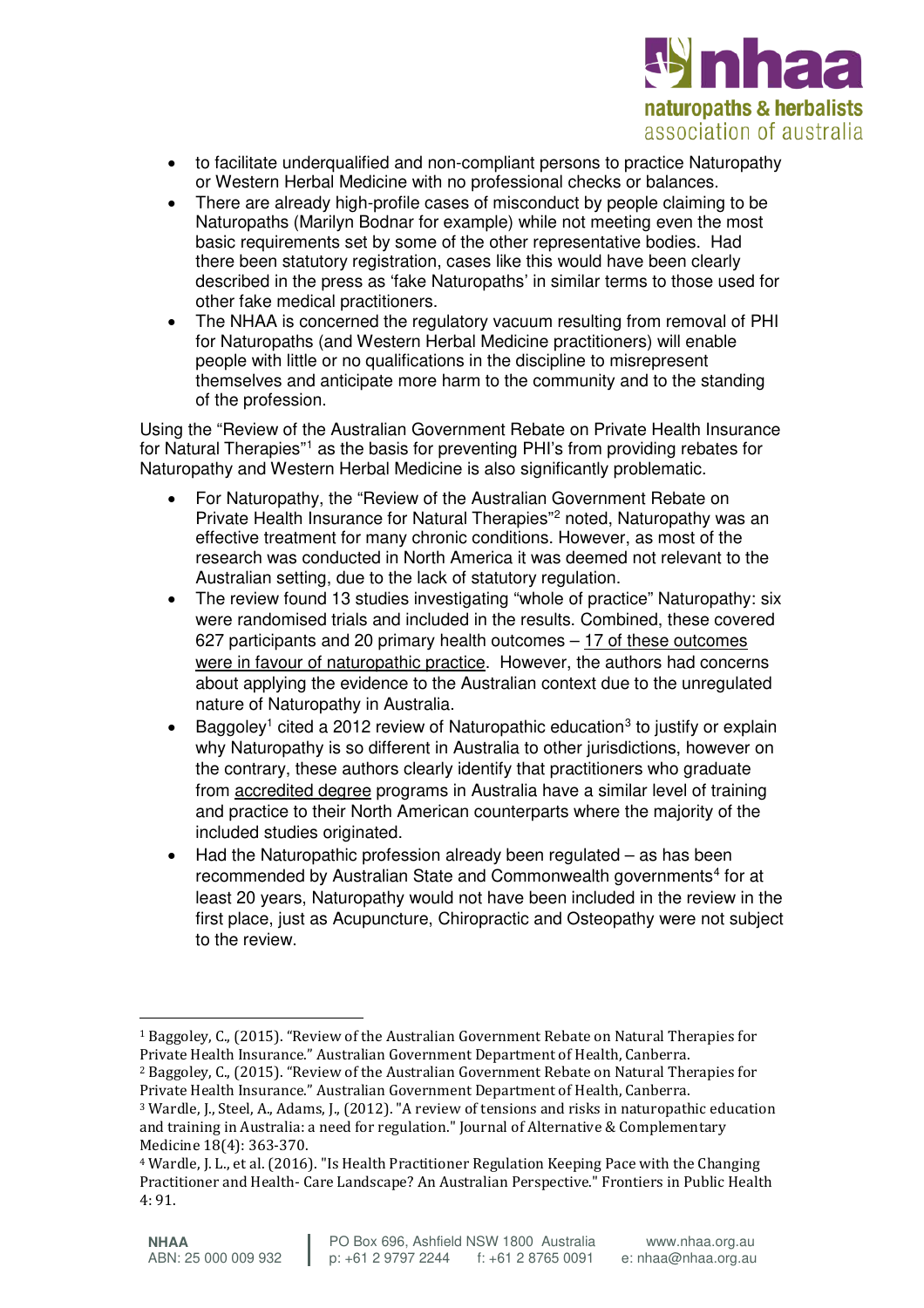

- Every previous government inquiry into Naturopathy and Herbal Medicine in the past 20 years has established that these are effective and beneficial treatments<sup>5</sup>
- Naturopathic practitioners have consistently identified regulation of the profession as the major challenge the profession faces and support it to ensure practice standards and promote public safety<sup>6</sup>.
- A range of therapies with markedly different educational standards are inappropriately treated as equivalent. For example, a 2-month nonaccredited certificate course in Reiki is compared to a 4-year degree for Naturopathy (3-year degree for Western Herbal Medicine), which should not be considered equivalent due to the vast difference in scope and depth of the training and education. This, in itself, reflects negatively on the professions of Naturopathy and Western Herbal Medicine in the public eye through inference.
- Conversely, Naturopathy is treated differently to Traditional Chinese Medicine (which is exempt from the changes), despite Traditional Chinese Medicine having the same or similar level of education standards. In many instances, in Traditional Chinese Medicine, a practitioner may prescribe the same herbal remedies as a Naturopath or Western Herbal Medicine practitioner.
- Naturopathy and Western Herbal Medicine have previously been assessed against the requirements for registration and found to meet the requirements.<sup>7</sup> Yet due to a fast-moving change in the regulatory landscape from State to National registration when the National Registration and Accreditation Scheme (the National Scheme) and the Australian Health Practitioner Regulation Agency (AHPRA) was formed in 2010, Naturopathy and Western Herbal Medicine essentially 'missed the boat'.
- It is our understanding that the lack of statutory regulation of Naturopaths and Western Herbal Medicine practitioners under the National Scheme (through AHPRA, as the agency that supports the National Boards to implement the National Scheme) is the key difference, to Naturopaths and Western Herbal Medicine practitioners' adverse treatment under the policy change (that removes the government rebate to private health insurers in relation to a broad range of natural therapies).
- Registration under the National Scheme (i.e. AHPRA) would address this issue and the NHAA has been working consistently to facilitate this and significant progress has been made by the Naturopathic profession towards statutory registration with the establishment of ARONAH to match the AHPRA requirements as closely as possible and so have a register ready to go.

 $\overline{a}$ <sup>5</sup> Wardle, J. (2014). "Holding unregistered health practitioners to account: an analysis of current regulatory and legislative approaches." Journal of Law and Medicine 22(2): 350-375. <sup>6</sup> Wardle, J., et al. (2013). "Current challenges and future directions for naturopathic medicine in

Australia: a qualitative examination of perceptions and experiences from grassroots practice." BMC Complementary and Alternative Medicine 13: 15.

 $<sup>7</sup>$  Lin, V., et al. (2005). "The practice and regulatory requirements of naturopathy and western</sup> herbal medicine." Melbourne: Department of Human Services.